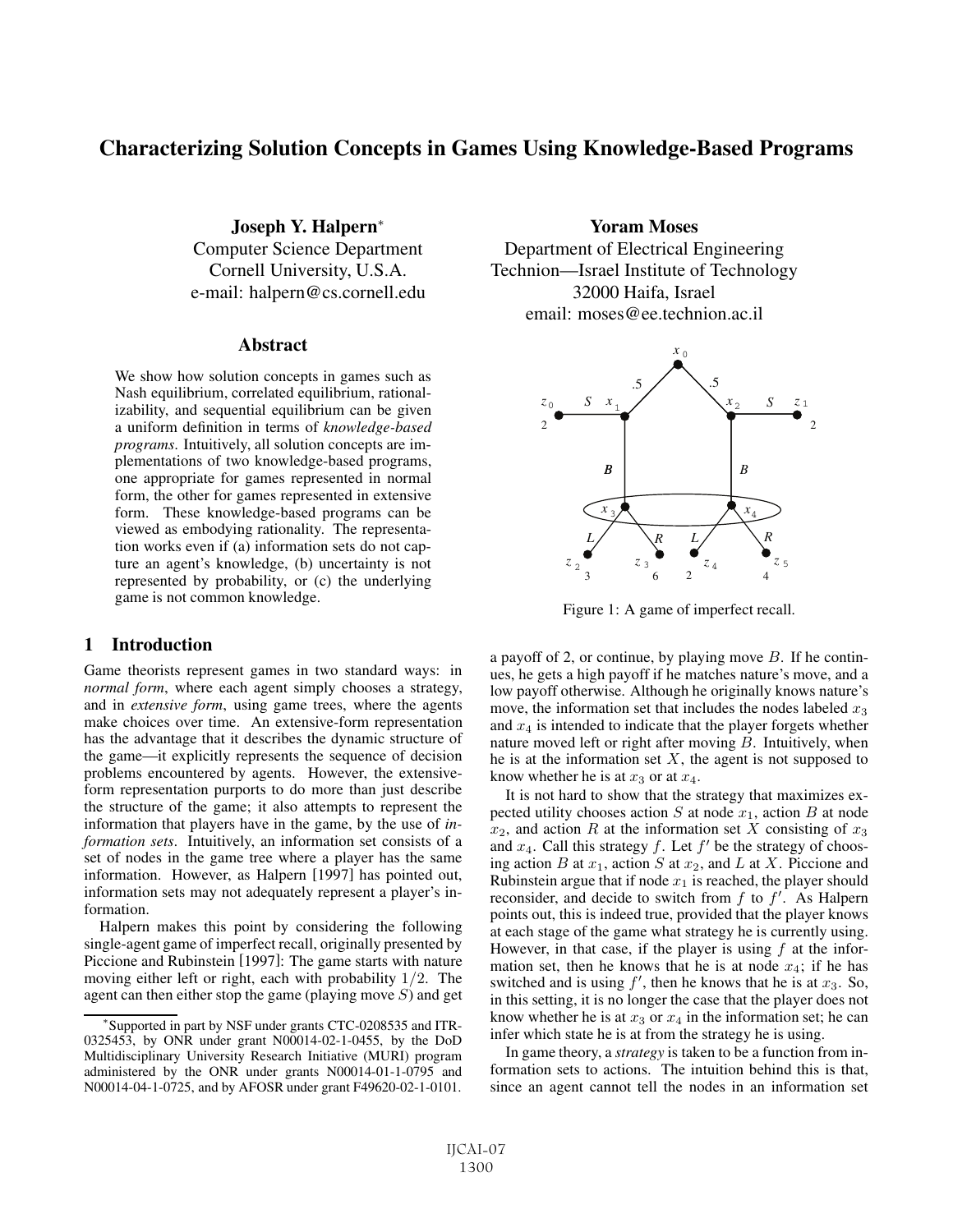apart, he must do the same thing at all these nodes. But this example shows that if the agent has imperfect recall but can switch strategies, then he can arrange to do different things at different nodes in the same information set. As Halpern [1997] observes, "situations that [an agent] cannot distinguish" and "nodes in the same information set" may be two quite different notions.' He suggests using the game tree to describe the structure of the game, and using the runs and systems framework [Fagin *et al.*, 1995] to describe the agent's information. The idea is that an agent has an internal *local state* that describes all the information that he has. A strategy (or *protocol* in the language of [Fagin *et al.*, 1995]) is a function from local states to actions. Protocols capture the intuition that what an agent does can depend only what he knows. But now an agent's knowledge is represented by its local state, not by an information set. Different assumptions about what agents know (for example, whether they know their current strategies) are captured by running the same protocol in different *contexts*. If the information sets appropriately represent an agent's knowledge in a game, then we can identify local states with information sets. But, as the example above shows, we cannot do this in general.

A number of *solution concepts* have been considered in the game-theory literature, ranging from Nash equilibrium and *correlated equilibrium* to refinements of Nash equilibrium such as *sequential equilibrium* and weaker notions such as *rationalizability* (see [Osborne and Rubinstein, 1994] for an overview). The fact that game trees represent both the game and the players' information has proved critical in defining solution concepts in extensive-form games. Can we still represent solution concepts in a useful way using runs and systems to represent a player's information? As we show here, not only can we do this, but we can do it in a way that gives deeper insight into solution concepts. Indeed, all the standard solution concepts in the literature can be understood as instances of a single *knowledge-based (kb) program* [Fagin *et al.*, 1995; 1997], which captures the underlying intuition that a player should make a best response, given her beliefs. The differences between solution concepts arise from running the kb program in different contexts.

In a kb program, a player's actions depend explicitly on the player's knowledge. For example, a kb program could have a test that says "If you don't know that Ann received the information, then send her a message", which can be written

**if**  $\neg B_i$ (Ann received info) **then** send Ann a message.

This kb program has the form of a standard **if** ...then statement, except that the test in the if clause is a test on  $i$ 's knowledge (expressed using the modal operator  $B_i$  for belief; see Section 2 for a discussion of the use of knowledge vs. belief).

Using such tests for knowledge allows us to abstract away from low-level details of how the knowledge is obtained. Kb programs have been applied to a number of problems in the computer science literature (see [Fagin *et al.*, 1995] and the references therein). To see how they can be applied to understand equilibrium, given a game Γ in normal form, let  $\mathcal{S}_i(\Gamma)$ consist of all the pure strategies for player i in Γ. Roughly speaking, we want a kb program that says that if player  $i$ believes that she is about to perform strategy  $S$  (which we express with the formula  $do<sub>i</sub>(S)$ , and she believes that she would not do any better with another strategy, then she should indeed go ahead and run S. This test can be viewed as embodying rationality. There is a subtlety in expressing the statement "she would not do any better with another strategy". We express this by saying "if her expected utility, given that she will use strategy  $S$ , is  $x$ , then her expected utility if she were to use strategy  $S'$  is at most x." The "if she were to use S'" is a *counterfactual* statement. She is planning to use strategy  $S$ , but is contemplating what would happen if she were to do something counter to fact, namely, to use  $S'$ . Counterfactuals have been the subject of intense study in the philosophy literature (see, for example, [Lewis, 1973; Stalnaker, 1968]) and, more recently, in the game theory literature (see, for example, [Aumann, 1995; Halpern, 2001; Samet, 1996]). We write the counterfactual "If A were the case then B would be true" as " $A \succeq B$ ". Although this statement involves an "if . . . then", the semantics of the counterfactual implication  $A \succeq B$  is quite different from the material implication  $A \Rightarrow B$ . In particular, while  $A \Rightarrow B$  is true if A is false,  $A \succeq B$  might not be.

With this background, consider the following kb program for player i:

**for each** strategy  $S \in \mathcal{S}_i(\Gamma)$  **do if**  $B_i(\text{do}_i(S) \land \forall x(\text{EU}_i = x \Rightarrow$  $\bigwedge_{S' \in \mathcal{S}_i(\Gamma)} (\textsf{do}_i(\hat{S}') \succeq (\text{EU}_i \leq x)))$ ) then S.

This kb program is meant to capture the intuition above. Intuitively, it says that if player  $i$  believes that she is about to perform strategy  $S$  and, if her expected utility is  $x$ , then if she were to perform another strategy  $S'$ , then her expected utility would be no greater than  $x$ , then she should perform strategy S. Call this kb program **EQNF**<sup>Γ</sup> (with the individual instance for player i denoted by  $\mathbf{EQNF}_i^{\Gamma}$ ). As we show, if all players follow **EQNF**<sup>Γ</sup>, then they end up playing some type of equilibrium. Which type of equilibrium they play depends on the context. Due to space considerations, we focus on three examples in this abstract. If the players have a common prior on the joint strategies being used, and this common prior is such that players' beliefs are independent of the strategies they use, then they play a Nash equilibrium. Without this independence assumption, we get a *correlated equilibrium*. On the other hand, if players have possibly different priors on the space of strategies, then this kb program defines *rationalizable* strategies [Bernheim, 1984; Pearce, 1984].

To deal with extensive-form games, we need a slightly different kb program, since agents choose moves, not strategies. Let  $\mathbf{EQEF}_i^{\Gamma}$  be the following program, where  $a \in PM$  denotes that a is a move that is currently possible.

**for each** move a 
$$
\in PM
$$
 **do**  
\n**if**  $B_i(\text{do}_i(\textbf{a}) \land \forall x((EU_i = x) \Rightarrow$   
\n $\bigwedge_{\textbf{a'} \in PM} (\text{do}_i(\textbf{a'}) \succeq (EU_i \leq x))))$  **then a.**

Just as **EQNF**<sup>Γ</sup> characterizes equilibria of a game Γ represented in normal form, **EQEF**<sup>Γ</sup> characterizes equilibria of a game represented in extensive form. We give one example here: sequential equilibrium. To capture sequential equilibrium, we need to assume that information sets do correctly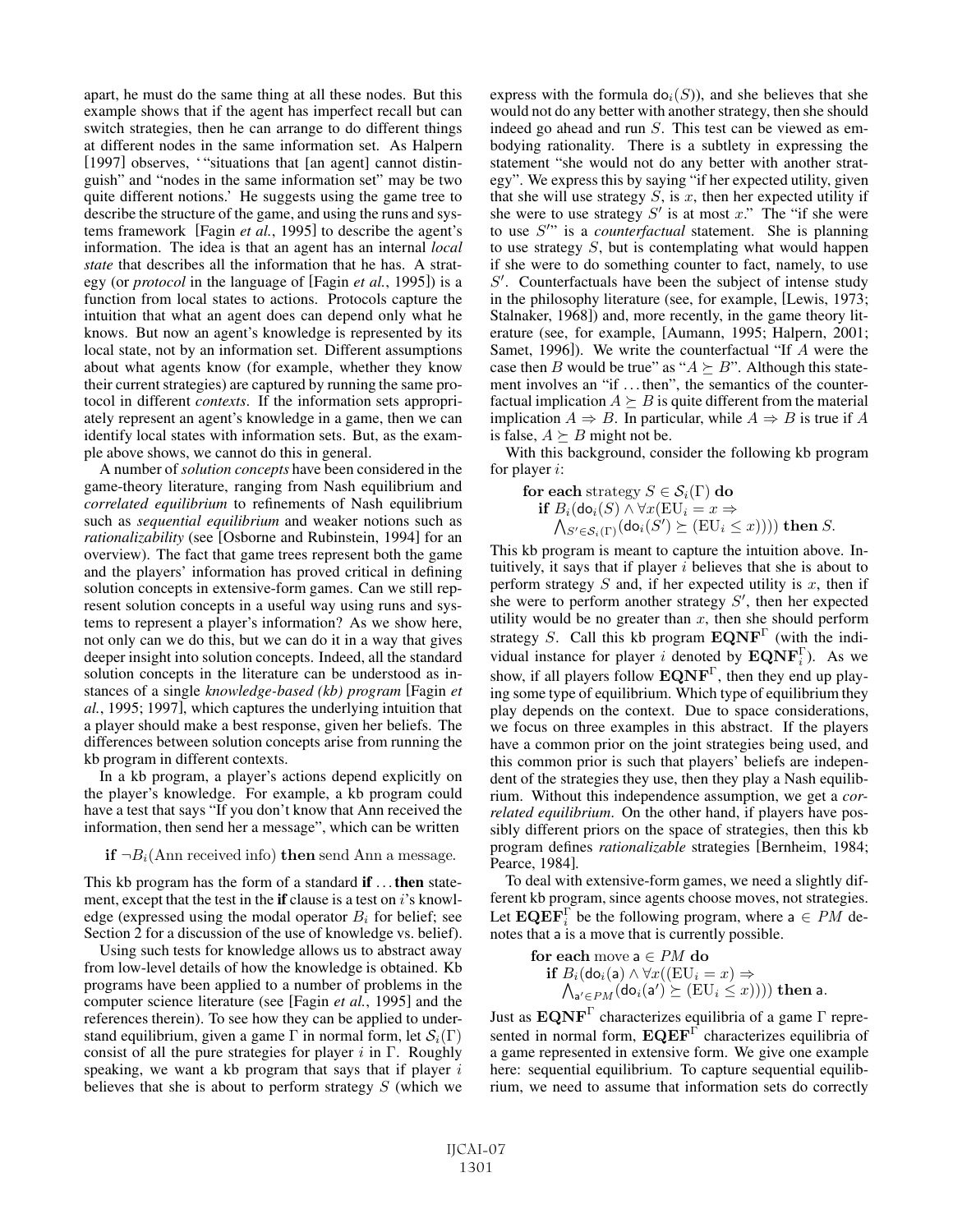describe an agent's knowledge. If we drop this assumption, however, we can distinguish between the two equilibria for the game described in Figure 1.

All these solution concepts are based on expected utility. But we can also consider solution concepts based on other decision rules. For example, Boutilier and Hyafil [2004] consider *minimax-regret* equilibria, where each player uses a strategy that is a best-response in a minimax-regret sense to the choices of the other players. Similarly, we can use *maximin equilibria* [Aghassi and Bertsimas, 2006]. As pointed out by Chu and Halpern [2003], all these decision rules can be viewed as instances of a generalized notion of expected utility, where uncertainty is represented by a *plausibility measure*, a generalization of a probability measure, utilities are elements of an arbitrary partially ordered space, and plausibilities and utilities are combined using ⊕ and ⊗, generalizations of  $+$  and  $\times$ . We show in the full paper that, just by interpreting " $EU_i = u$ " appropriately, we can capture these more exotic solution concepts as well. Moreover, we can capture solution concepts in games where the game itself is not common knowledge, or where agents are not aware of all moves available, as discussed by Halpern and Rêgo [2006].

Our approach thus provides a powerful tool for representing solution concepts, which works even if (a) information sets do not capture an agent's knowledge, (b) uncertainty is not represented by probability, or (c) the underlying game is not common knowledge.

The rest of this paper is organized as follows. In Section 2, we review the relevant background on game theory and knowledge-based programs. In Section 3, we show that **EQNF**<sup>Γ</sup> and **EQEF**<sup>Γ</sup> characterize Nash equilibrium, correlated equilibrium, rationalizability, and sequential equilibrium in a game  $\Gamma$  in the appropriate contexts. We conclude in Section 4 with a discussion of how our results compare to other characterizations of solution concepts.

## 2 Background

In this section, we review the relevant background on games and knowledge-based programs. We describe only what we need for proving our results. The reader is encouraged to consult [Osborne and Rubinstein, 1994] for more on game theory, [Fagin *et al.*, 1995; 1997] for more on knowledge-based programs without counterfactuals, and [Halpern and Moses, 2004] for more on adding counterfactuals to knowledgebased programs.

#### 2.1 Games and Strategies

A game in *extensive form* is described by a game tree. Associated with each non-leaf node or history is either a player the player whose move it is at that node—or nature (which can make a randomized move). The nodes where a player  $i$ moves are further partitioned into *information sets*. With each run or maximal history  $h$  in the game tree and player  $i$  we can associate *i*'s utility, denoted  $u_i(h)$ , if that run is played. A *strategy* for player i is a (possibly randomized) function from  $i$ 's information sets to actions. Thus a strategy for player  $i$ tells player  $i$  what to do at each node in the game tree where  $i$  is supposed to move. Intuitively, at all the nodes that player i cannot tell apart, player i must do the same thing. A *joint*  $strategy \ \vec{S} = (S_1, \ldots, S_n)$  for the players determines a distribution over paths in the game tree. A *normal-form game* can be viewed as a special case of an extensive-form game where each player makes only one move, and all players move simultaneously.

#### 2.2 Protocols, Systems, and Contexts

To explain kb programs, we must first describe standard protocols. We assume that, at any given point in time, a player in a game is in some *local state*. The local state could include the history of the game up to this point, the strategy being used by the player, and perhaps some other features of the player's type, such as beliefs about the strategies being used by other players. A global state is a tuple consisting of a local state for each player.

A *protocol* for player i is a function from player i's local states to actions. For ease of exposition, we consider only deterministic protocols, although it is relatively straightforward to model randomized protocols—corresponding to mixed strategies—as functions from local states to distributions over actions. Although we restrict to deterministic protocols, we deal with mixed strategies by considering distributions over pure strategies.

A *run* is a sequence of global states; formally, a run is a function from times to global states. Thus,  $r(m)$  is the global state in run r at time m. A *point* is a pair  $(r, m)$ consisting of a run r and time m. Let  $r_i(m)$  be i's local state at the point  $(r, m)$ ; that is, if  $r(m)=(s_1,\ldots,s_n)$ , then  $r_i(m) = s_i$ . A *joint protocol* is an assignment of a protocol for each player; essentially, a joint protocol is a joint strategy. At each point, a joint protocol  $\vec{P}$  performs a *joint action*  $(P_1(r_1(m)), \ldots, P_n(r_n(m)))$ , which changes the global state. Thus, given an initial global state, a joint protocol  $\bar{P}$ generates a (unique) run, which can be thought of as an execution of  $\vec{P}$ . The runs in a normal-form game involve only one round and two time steps: time 0 (the initial state) and time 1, after the joint strategy has been executed. (We assume that the payoff is then represented in the player's local state at time 1.) In an extensive-form game, a run is again characterized by the strategies used, but now the length of the run depends on the path of play.

A *probabilistic system* is a tuple  $\mathcal{PS} = (\mathcal{R}, \vec{\mu})$ , where  $\mathcal R$  is a set of runs and  $\vec{\mu} = (\mu_1, \dots, \mu_n)$  associates a probablity  $\mu_i$ on the runs of  $R$  with each player *i*. Intuitively,  $\mu_i$  represents player *i*'s prior beliefs. In the special case where  $\mu_1 = \cdots =$  $\mu_n = \mu$ , the players have a *common prior*  $\mu$  on  $\mathcal{R}$ . In this case, we write just  $(\mathcal{R}, \mu)$ .

We are interested in the system corresponding to a joint protocol  $\vec{P}$ . To determine this system, we need to describe the setting in which  $\vec{P}$  is being executed. For our purposes, this setting can be modeled by a set  $\mathcal G$  of global states, a subset  $\mathcal G_0$ of  $G$  that describes the possible *initial* global states, a set  $A_s$ of possible joint actions at each global state  $s$ , and  $n$  probability measures on  $\mathcal{G}_0$ , one for each player. Thus, a *probabilistic context* is a tuple  $\gamma = (\mathcal{G}, \mathcal{G}_0, \{ \mathcal{A}_s : s \in \mathcal{G} \}, \vec{\mu})$ .<sup>1</sup> A joint

<sup>&</sup>lt;sup>1</sup>We are implicitly assuming that the global state that results from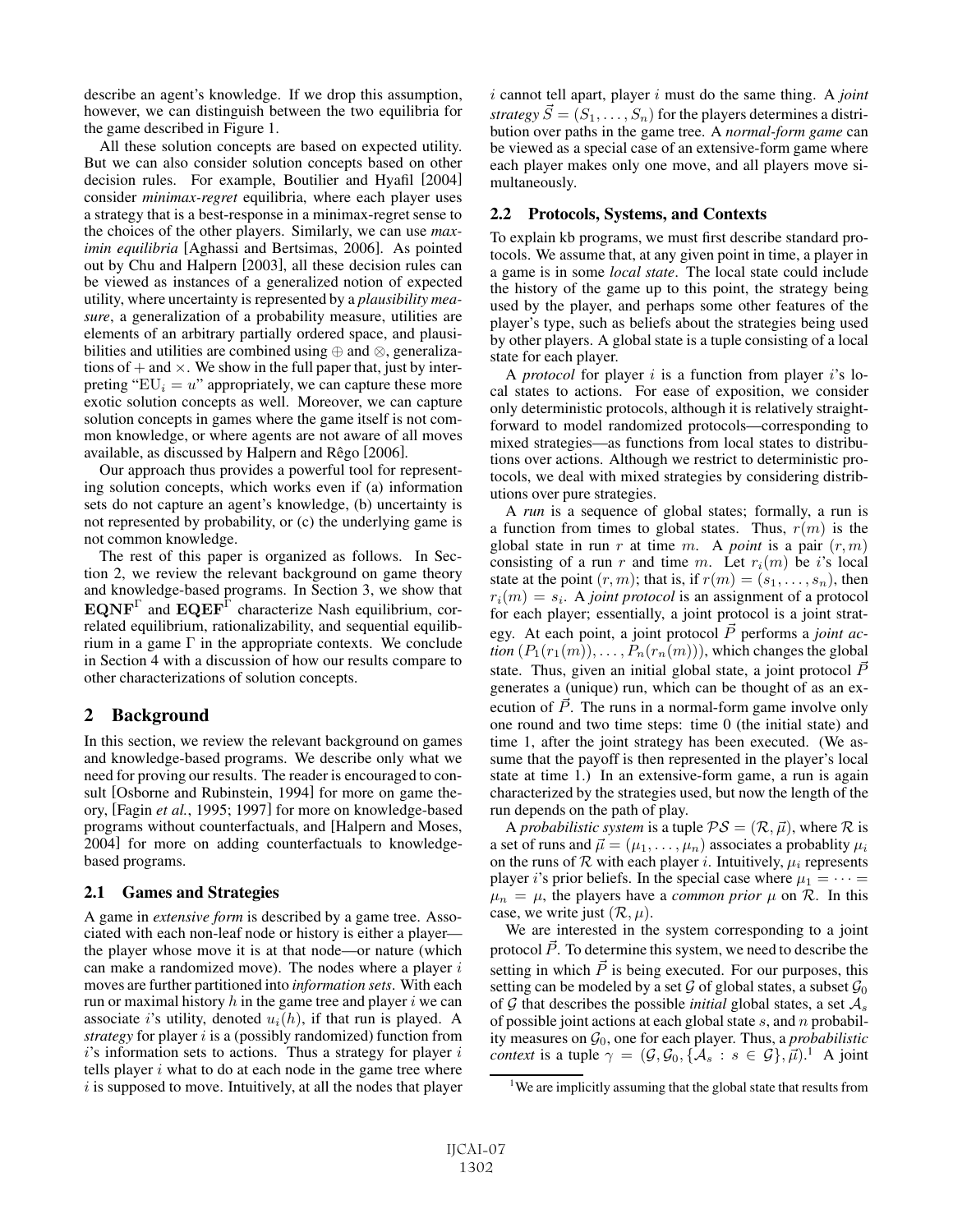protocol  $\vec{P}$  is *appropriate* for such a context  $\gamma$  if, for every global state s, the joint actions that  $\vec{P}$  can generate are in  $\mathcal{A}_s$ . When  $\vec{P}$  is appropriate for  $\gamma$ , we abuse notation slightly and refer to  $\gamma$  by specifying only the pair  $(\mathcal{G}_0, \vec{\mu})$ . A protocol  $\vec{P}$ and a context  $\gamma$  for which  $\vec{P}$  is appropriate generate a system; the system depends on the initial states and probability measures in  $\gamma$ . Since these are all that matter, we typically simplify the description of a context by omitting the set  $\mathcal G$  of global states and the sets  $\mathcal{A}_s$  of global actions. Let  $\mathbf{R}(\vec{P}, \gamma)$ denote the system generated by joint protocol  $\vec{P}$  in context  $\gamma$ . If  $\gamma = (\mathcal{G}_0, \vec{\mu})$ , then  $\mathbf{R}(\vec{P}, \gamma) = (\mathcal{R}, \vec{\mu}'),$  where  $\mathcal R$  consists of a the run  $r_{\vec{s}}$  for each initial state  $\vec{s} \in \mathcal{G}_0$ , where  $r_{\vec{s}}$  is the run generated by  $\vec{P}$  when started in state  $\vec{s}$ , and  $\mu'_i(r_{\vec{s}}) = \mu_i(\vec{s})$ , for  $i = 1, \ldots, n$ .

A probabilistic system  $(\mathcal{R}, \vec{\mu}')$  is *compatible* with a context  $\gamma = (\mathcal{G}_0, \vec{\mu})$  if (a) every initial state in  $\mathcal{G}_0$  is the initial state of some run in  $\mathcal{R}$ , (b) every run is the run of some protocol appropriate for  $\gamma$ , and (c) if  $\mathcal{R}(\vec{s})$  is the set of runs in R with initial global state  $\vec{s}$ , then  $\mu'_{j}(\mathcal{R}(\vec{s})) = \mu_{j}(\vec{s})$ , for  $j = 1, \ldots, n$ . Clearly  $\mathbf{R}(\vec{P}, \gamma)$  is compatible with  $\gamma$ .

We can think of the context as describing background information. In distributed-systems applications, the context also typically includes information about message delivery. For example, it may determine whether all messages sent are received in one round, or whether they may take up to, say, five rounds. Moreover, when this is not obvious, the context specifies how actions transform the global state; for example, it describes what happens if in the same joint action two players attempt to modify the same memory cell. Since such issues do not arise in the games we consider, we ignore these facets of contexts here. For simplicity, we consider only contexts where each initial state corresponds to a particular joint strategy of  $\Gamma$ . That is,  $\Sigma_i^{\Gamma}$  is a set of local states for player i indexed by (pure) strategies. The set  $\Sigma_i^{\Gamma}$  can be viewed as describing i's types; the state  $s_S$  can the thought of as the initial state where player is type is such that he plays  $S$  (although we stress that this is only intuition; player i does not *have* to play S at the state  $s_S$ ). Let  $\mathcal{G}_0^{\Gamma} = \Sigma_1^{\Gamma} \times \ldots \times \Sigma_n^{\Gamma}$ . We will be interested in contexts where the set of initial global states is a subset  $\mathcal{G}_0$  of  $\mathcal{G}_0^{\Gamma}$ . In a normal-form game, the only actions possible for player  $i$  at an initial global state amount to choosing a pure strategy, so the joint actions are joint strategies; no actions are possible at later times. For an extensive-form game, the possible moves are described by the game tree. We say that a context for an extensive-form game is *standard* if the local states have the form  $(s, I)$ , where s is the initial state and  $I$  is the current information set. In a standard context, an agent's knowledge is indeed described by the information set. However, we do not require a context to be standard. For example, if an agent is allowed to switch strategies, then the local state could include the history of strategies used. In such a context, the agent in the game of Figure 1 would know more than just what is in the information set, and would want to switch strategies.

#### 2.3 Knowledge-Based Programs

A *knowledge-based program* is a syntactic object. For our purposes, we can take a knowledge-based program for player i to have the form

if 
$$
\kappa_1
$$
 then  $a_1$   
if  $\kappa_2$  then  $a_2$   
...,

where each  $\kappa_j$  is a Boolean combination of formulas of the form  $B_i\varphi$ , in which the  $\varphi$ 's can have nested occurrences of  $B_\ell$ operators and counterfactual implications. We assume that the tests  $\kappa_1, \kappa_2, \ldots$  are mutually exclusive and exhaustive, so that exactly one will evaluate to true in any given instance. The program  $\mathbf{EQNF}_i^{\Gamma}$  can be written in this form by simply replacing the **for** ... **do** statement by one line for each pure strategy in  $\mathcal{S}_i(\Gamma)$ ; similarly for  $\mathbf{EQEF}_i^{\Gamma}$ .

We want to associate a protocol with a kb program. Unfortunately, we cannot "execute" a kb program as we can a protocol. How the kb program executes depends on the outcome of tests  $\kappa_i$ . Since the tests involve beliefs and counterfactuals, we need to interpret them with respect to a system. The idea is that a kb program  $\text{Pg}_i$  for player i and a probabilistic system  $PS$  together determine a protocol  $P$  for player i. Rather than giving the general definitions (which can be found in [Halpern and Moses, 2004]), we just show how they work in the two kb programs we consider in this paper: **EQNF** and **EQEF**.

Given a system  $PS = (\mathcal{R}, \vec{\mu})$ , we associate with each formula  $\varphi$  a set  $\llbracket \varphi \rrbracket_{\mathcal{PS}}$  of points in PS. Intuitively,  $\llbracket \varphi \rrbracket_{\mathcal{PS}}$  is the set of points of  $PS$  where the formula  $\varphi$  is true. We need a little notation:

- If E is a set of points in  $PS$ , let  $\mathcal{R}(E)$  denote the set of runs going through points in E; that is  $\mathcal{R}(E) = \{r :$  $\exists m((r, m) \in E)$ .
- Let  $\mathcal{K}_i(r, m)$  denote the set of points that i cannot distinguish from  $(r, m)$ :  $\mathcal{K}_i(r, m) = \{(r', m') : (r'_i(m') =$  $r_i(m)$ . Roughly speaking,  $\mathcal{K}_i(r, m)$  corresponds to i's information set at the point  $(r, m)$ .
- Given a point  $(r, m)$  and a player i, let  $\mu_{(i,r,m)}$  be the probability measure that results from conditioning  $\mu^{i}$  on  $\mathcal{K}_i(r,m)$ , i's information at  $(r, m)$ . We cannot condition on  $\mathcal{K}_i(r,m)$  directly:  $\mu^i$  is a probability measure on runs, and  $\mathcal{K}_i(r, m)$  is a set of points. So we actually condition, not on  $\mathcal{K}_i(r, m)$ , but on  $\mathcal{R}(\mathcal{K}_i(r, m))$ , the set of runs going through the points in  $\mathcal{K}_i(r, m)$ . Thus,  $\mu_{i,r,m} = \mu^i \mid \mathcal{R}(\mathcal{K}_i(r,m))$ . (For the purposes of this abstract, we do not specify  $\mu_{i,r,m}$  if  $\mu_i(\mathcal{R}(\mathcal{K}_i(r,m))) = 0$ . It turns out not to be relevant to our discussion.)

The kb programs we consider in this paper use a limited collection of formulas. We now can define  $\llbracket \varphi \rrbracket_{\mathcal{PS}}$  for the formulas we consider that do not involve counterfactuals.

- In a system  $PS$  corresponding to a normal-form game  $\Gamma$ , if  $S \in \mathcal{S}_i(\Gamma)$ , then  $[\![\mathsf{do}_i(S)]\!]_{\mathcal{PS}}$  is the set of initial points  $(r, 0)$  such that player i uses strategy S in run r.
- Similarly, if  $PS$  corresponds to an extensive-form game, then  $\llbracket \text{do}_i(\mathsf{a}) \rrbracket_{\mathcal{PS}}$  is the set of points  $(r, m)$  of  $\mathcal{PS}$  at which  $i$  performs action a.

performing a joint action in  $A_s$  at the global state s is unique and obvious; otherwise, such information would also appear in the context, as in the general framework of [Fagin *et al.*, 1995].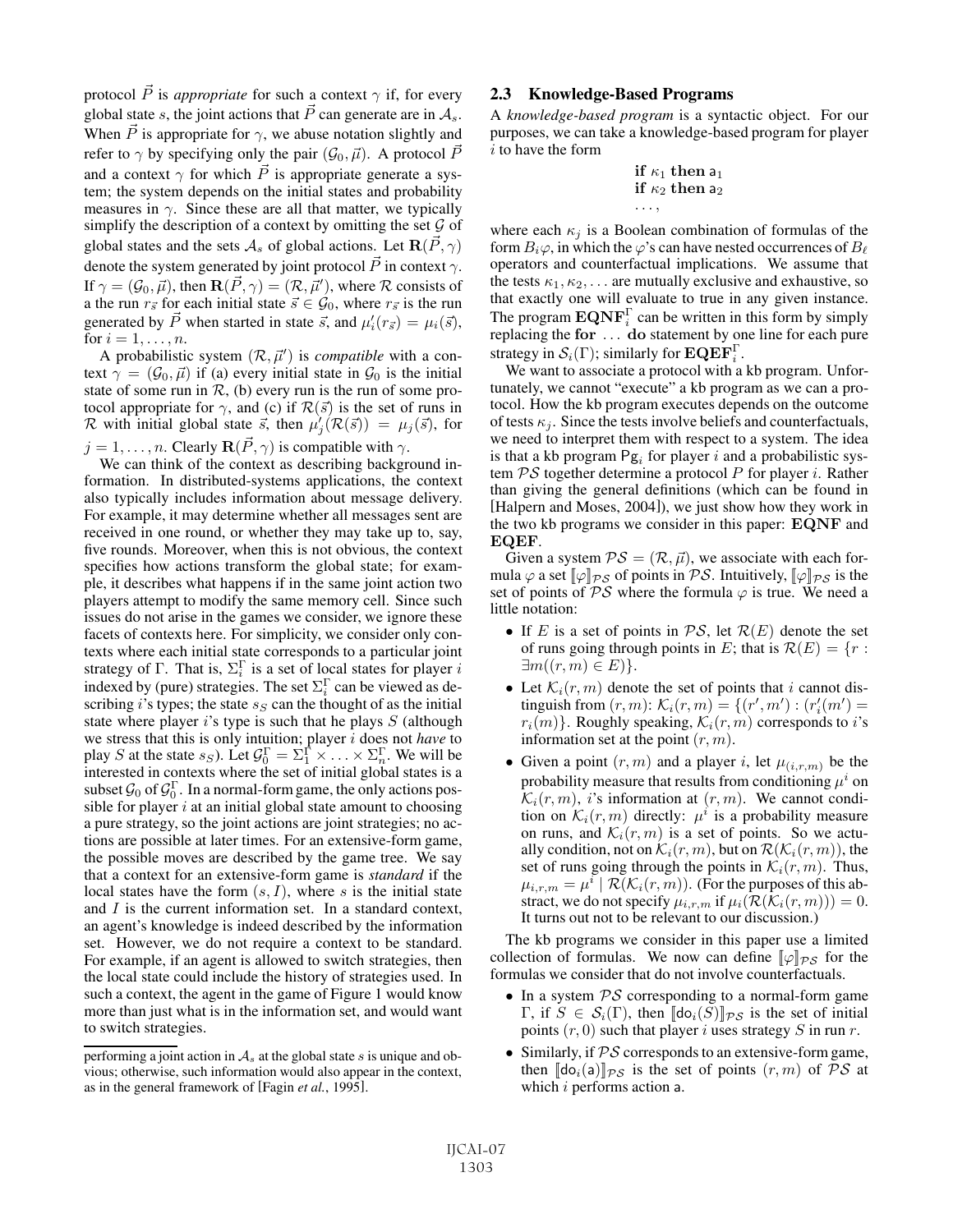- Player *i* believes a formula  $\varphi$  at a point  $(r, m)$  if the event corresponding to formula  $\varphi$  has probability 1 according to  $\mu_{i,r,m}$ . That is,  $(r, m) \in [B_i \varphi]_{\mathcal{PS}}$  if  $\mu_i(\mathcal{R}(\overline{\mathcal{K}}_i(r,m)) \neq 0$  (so that conditioning on  $\overline{\mathcal{K}}_i(r,m)$ ) is defined) and  $\mu_{i,r,m}(\llbracket \varphi \rrbracket_{\mathcal{PS}} \cap \mathcal{K}_i(r,m)) = 1.$
- With every run  $r$  in the systems we consider, we can associate the joint (pure) strategy  $\vec{S}$  used in r.<sup>2</sup> This pure strategy determines the history in the game, and thus determines player i's utility. Thus, we can associate with every point  $(r, m)$  player i's *expected* utility at  $(r, m)$ , where the expectation is taken with respect to the probability  $\mu_{i,r,m}$ . If u is a real number, then  $[EU_i = u]_{\mathcal{PS}}$ is the set of points where player  $i$ 's expected utility is  $u$ ;  $[EU_i \leq u]_{\mathcal{PS}}$  is defined similarly.
- Assume that  $\varphi(x)$  has no occurrences of  $\forall$ . Then  $[\![\forall x \varphi(x))]_{\mathcal{PS}} = \bigcap_{a \in \mathbb{R}} [\![\varphi[x/a]]_{\mathcal{PS}}$ , where  $\varphi[x/a]$  is the result of replacing all occurrences of x in  $\varphi$  by a. That is,  $\forall x$  is just universal quantification over x, where  $x$  ranges over the reals. This quantification arises for us when x represents a utility, so that  $\forall x \varphi(x)$  is saying that  $\varphi$  holds for all choices of utility.

We now give the semantics of formulas involving counterfactuals. Here we consider only a restricted class of such formulas, those where the counterfactual only occurs in the form  $do_i(S) \succeq \varphi$ , which should be read as "if i were to use strategy S, then  $\varphi$  would be true. Intuitively,  $do_i(S) \succeq \varphi$  is true at a point  $(r, m)$  if  $\varphi$  holds in a world that differs from  $(r, m)$  only in that i uses the strategy S. That is,  $do_i(S) \succeq \varphi$ is true at  $(r, m)$  if  $\varphi$  is true at the point  $(r', m)$  where, in run  $r'$ , player i uses strategy S and all the other players use the same strategy that they do at  $(r, m)$ . (This can be viewed as an instance of the general semantics for counterfactuals used in the philosophy literature [Lewis, 1973; Stalnaker, 1968] where  $\psi \succeq \varphi$  is taken to be true at a world w if  $\varphi$  is true at all the worlds w' closest to w where  $\psi$  is true.) Of course, if i actually uses strategy  $S$  in run  $r$ , then  $r' = r$ . Similarly, in an extensive-form game Γ, the closest point to  $(r, m)$  where  $do_i(a')$  is true (assuming that a' is an action that i can perform in the local state  $r_i(m)$ ) is the point  $(r', m)$  where all players other than player i use the same protocol in  $r'$  and  $r$ , and i's protocol in  $r'$  agrees with i's protocol in r except at the local state  $r_i(m)$ , where i performs action  $a'$ . Thus,  $r'$  is the run that results from player i making a single deviation (to  $a'$  at time m) from the protocol she uses in  $r$ , and all other players use the same protocol as in  $r$ .

There is a problem with this approach. There is no guarantee that, in general, such a closest point  $(r', m)$  exists in the system  $PS$ . To deal with this problem, we restrict attention to a class of systems where this point is guaranteed to exist. A system  $(R, \vec{\mu})$  is *complete with respect to context*  $\gamma$ if  $R$  includes every run generated by a protocol appropriate for context  $\gamma$ . In complete systems, the closest point  $(\hat{r}', m)$ is guaranteed to exist. For the remainder of the paper, we evaluate formulas only with respect to complete systems. In a complete system  $\mathcal{PS},$  we define  $[\![\textsf{do}_i(S) \succeq \varphi ]\!]_{\mathcal{PS}}$  to consist of all the points  $(r, m)$  such that the closest point  $(r', m)$  to  $(r, m)$  where i uses strategy S is in  $[\varphi]_{\mathcal{PS}}$ . The definition of  $[\![do_i(a) \succeq \varphi ]\!]_{\mathcal{PS}}$  is similar. We say that a complete system  $(\mathcal{R}', \vec{\mu}')$  *extends*  $(\mathcal{R}, \vec{\mu})$  if  $\mu_j$  and  $\mu'_j$  agree on  $\mathcal{R}$  (so that  $\mu'_j(A) = \mu_j(A)$ ) for all  $A \subseteq \mathcal{R}$ ) for  $j = 1, \ldots, n$ .

Since each formula  $\kappa$  that appears as a test in a kb program  $\text{Pg}_i$  for player i is a Boolean combination of formulas of the form  $B_i\varphi$ , it is easy to check that if  $(r, m) \in [\![\kappa]\!]_{\mathcal{PS}}$ , then  $\mathcal{K}_i(r,m) \subseteq [\![\kappa]\!]_{\mathcal{PS}}$ . In other words, the truth of  $\kappa$  depends only on i's local state. Moreover, since the tests are mutually exclusive and exhaustive, exactly one of them holds in each local state. Given a system  $PS$ , we take the protocol  $\mathsf{Pg}^{PS}_i$ to be such that  $\mathsf{Pg}^{\mathcal{PS}}_i(\ell) = \mathsf{a}_j$  if, for some point  $(r, m)$  in  $\mathcal{PS}$ with  $r_i(m) = \ell$ , we have  $(r, m) \in [\![\kappa_j]\!]_{\mathcal{PS}}$ . Since  $\kappa_1, \kappa_2, \ldots$ are mutually exclusive and exhaustive, there is exactly one action  $a_j$  with this property.

We are mainly interested in protocols that implement a kb program. Intuitively, a joint protocol  $\vec{P}$  implements a kb program  $\vec{Pg}$  in context  $\gamma$  if  $\vec{P}$  performs the same actions as  $\vec{Pg}$  in all runs of  $\vec{P}$  that have positive probability, assuming that the knowledge tests in  $\vec{P}$ g are interpreted with respect to the complete system  $\mathcal{PS}$  extending  $\mathbf{R}(\vec{P}, \gamma)$ . Formally, a joint protocol  $\vec{P}$  *(de facto) implements* a joint kb program  $\vec{Pg}$  [Halpern and Moses, 2004] in a context  $\gamma = (\mathcal{G}_0, \vec{\mu})$  if  $P_i(\ell) = \mathsf{Pg}_i^{\mathcal{PS}}(\ell)$  for every local state  $\ell = r_i(m)$  such that  $r \in \mathbf{R}(\vec{P}, \gamma)$  and  $\mu_i(r) \neq 0$ , where  $\mathcal{PS}$  is the complete system extending  $\mathbf{R}(\vec{P}, \gamma)$ . We remark that, in general, there may not be any joint protocols that implement a kb program in a given context, there may be exactly one, or there may be more than one (see [Fagin *et al.*, 1995] for examples). This is somewhat analogous to the fact that there may not be any equilibrium of a game for some notions of equilibrium, there may be one, or there may be more than one.

# 3 The Main Results

Fix a game  $\Gamma$  in normal form. Let  $P_i^{nf}$  be the protocol that, in initial state  $s_S \in \Sigma_i^{\Gamma}$ , chooses strategy S; let  $\vec{P}^{nf}$  =  $(P_1^{nf}, \ldots, P_n^{nf}).$  Let  $\text{STRAT}_i$  be the random variable on initial global states that associates with an initial global state  $s$ player i's strategy in  $r$ . As we said, Nash equilibrium arises in contexts with a common prior. Suppose that  $\gamma = (\mathcal{G}_0, \mu)$  is a context with a common prior. We say that  $\mu$  is *compatible with* the mixed joint strategy  $\vec{S}$  if  $\mu$  is the probability on pure joint strategies induced by  $\vec{S}$  (under the obvious identification of initial global states with joint strategies).

**Theorem 3.1:** The joint strategy  $\vec{S}$  is a Nash equilibrium of *the game* Γ *iff there is a common prior probability measure*  $\mu$  on  $\mathcal{G}_0^{\Gamma}$  such that  $\mathrm{STRAT}_1,\ldots,\mathrm{STRAT}_n$  are independent with respect to  $\mu$ ,  $\mu$  is compatible with  $\vec{S}$ , and  $\vec{P}^{nf}$  imple*ments*  $\mathbf{EQNF}^{\Gamma}$  *in the context*  $(\mathcal{G}_0^{\Gamma}, \mu)$ *.* 

**Proof:** Suppose that  $\vec{S}$  is a (possibly mixed strategy) Nash equilibrium of the game  $\Gamma$ . Let  $\mu_{\vec{S}}$  be the unique probability

<sup>&</sup>lt;sup>2</sup>If we allow players to change strategies during a run, then we will in general have different joint strategies at each point in a run. For our theorems in the next section, we restrict to contexts where players do not change strategies.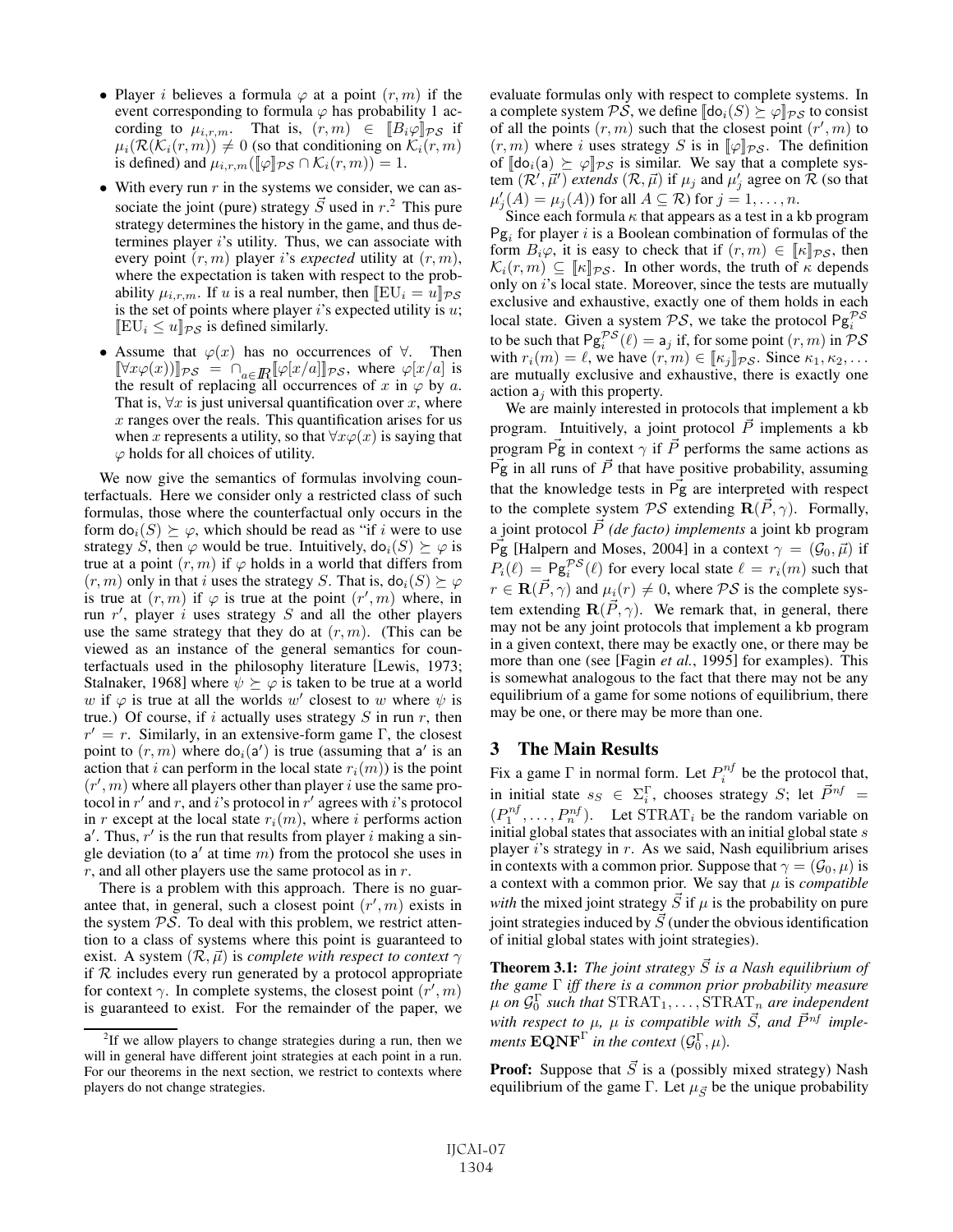on  $\mathcal{G}_0^{\Gamma}$  compatible with  $\vec{S}$ . If  $\vec{S}$  is played, then the probability of a run where the pure joint strategy  $(T_1, \ldots, T_n)$  is played is just the product of the probabilities assigned to  $T_i$ by  $S_i$ , so  $\text{STRAT}_1, \ldots, \text{STRAT}_n$  are independent with respect to  $\mu_{\vec{S}}$ . To see that  $\vec{P}^{nf}$  implements  $\mathbf{EQNF}^{\Gamma}$  in the context  $\gamma = (\mathcal{G}_0^{\Gamma}, \mu_{\vec{S}})$ , let  $\ell = r_i(0)$  be a local state such that  $r = \mathbf{R}(\vec{P}^{nf}, \gamma)$  and  $\mu(r) \neq 0$ . If  $\ell = s_T$ , then  $P_i^{nf}(\ell) = T$ , so  $T$  must be in the support of  $S_i$ . Thus,  $T$  must be a best response to  $\vec{S}_{-i}$ , the joint strategy where each player  $j \neq i$ plays its component of  $\vec{S}$ . Since i uses strategy  $T$  in  $r$ , the formula  $B_i(\text{do}_i(T'))$  holds at  $(r, 0)$  iff  $T' = T$ . Moreover, since  $T$  is a best response, if  $u$  is  $i$ 's expected utility with the joint strategy  $\vec{S}$ , then for all  $T'$ , the formula do $_i(T')\succeq (\text{EU}_i\leq u)$ holds at  $(r, 0)$ . Thus,  $(\mathbf{EQNF}_i^{\Gamma})^{\mathcal{PS}}(\ell) = T$ , where  $\mathcal{PS}$  is the complete system extending  $\mathbf{R}(\vec{P}^{nf}, \gamma)$ . It follows that  $\vec{P}^{nf}$  implements  $\mathbf{EQNF}^{\Gamma}$ .

For the converse, suppose that  $\mu$  is a common prior probability measure on  $\mathcal{G}_0^{\Gamma}$ ,  $\text{STRAT}_1, \ldots, \text{STRAT}_n$  are independent with respect to  $\mu$ ,  $\mu$  is compatible with  $\vec{S}$ , and  $\vec{P}^{nf}$  implements  $\mathbf{EQNF}^{\Gamma}$  in the context  $\gamma = (\mathcal{G}_0^{\Gamma}, \mu)$ . We want to show that  $\vec{S}$  is a Nash equilibrium. It suffices to show that each pure strategy  $T$  in the support of  $S_i$  is a best response to  $\vec{S}_{-i}$ . Since  $\mu$  is compatible with  $\vec{S}$ , there must be a run r such that  $\mu(r) > 0$  and  $r_i(0) = s_T$  (i.e., player *i* chooses T in run *r*). It since  $\vec{P}^{nf}$  implements  $\mathbf{EQNF}^{\Gamma}$ , and in the context  $\gamma$ , **EQNF**<sup> $\Gamma$ </sup> ensures that no deviation from T can improve i's expected utility with respect to  $\vec{S}_{-i}$ , it follows that T is indeed a best response.

As is well known, players can sometimes achieve better outcomes than a Nash equilibrium if they have access to a helpful mediator. Consider the simple 2-player game described in Figure 2, where Alice, the row player, must choose between top and bottom  $(T \text{ and } B)$ , while Bob, the column player, must choose between left and right  $(L \text{ and } R)$ :

|   | ાર ર |        |
|---|------|--------|
| ◡ |      | (0, 0) |

Figure 2: A simple 2-player game.

It is not hard to check that the best Nash equilibrium for this game has Alice randomizing between  $T$  and  $B$ , and Bob randomizing between  $L$  and  $R$ ; this gives each of them expected utility 2. They can do better with a trusted mediator, who makes a recommendation by choosing at random between  $(T, L)$ ,  $(T, R)$ , and  $(B, L)$ . This gives each of them expected utility 8/3. This is a *correlated equilibrium* since, for example, if the mediator chooses  $(T, L)$ , and thus sends recommendation  $T$  to Alice and  $L$  to Bob, then Alice considers it equally likely that Bob was told  $L$  and  $R$ , and thus has no incentive to deviate; similarly, Bob has no incentive to deviate. In general, a distribution  $\mu$  over pure joint strategies is a correlated equilibrium if players cannot do better than following a mediator's recommendation if a mediator makes recommendations according to  $\mu$ . (Note that, as in our example, if a mediator chooses a joint strategy  $(S_1, \ldots, S_n)$  according to  $\mu$ , the mediator recommends  $S_i$  to player *i*; player  $i$  is not told the joint strategy.) We omit the formal definition of correlated equilibrium (due to Aumman [1974]) here; however, we stress that a correlated equilibrium is a distribution over (pure) joint strategies. We can easily capture correlated equilibrium using **EQNF**.

Theorem 3.2: *The distribution* μ *on joint strategies is a corre*lated equilibrium of the game  $\Gamma$  iff  $\vec{P}^{nf}$  implements  $\mathbf{EQNF}^{\Gamma}$ *in the context*  $(\mathcal{G}_0^{\Gamma}, \mu)$ *.* 

Both Nash equilibrium and correlated equilibrium require a common prior on runs. By dropping this assumption, we get another standard solution concept: *rationalizability* [Bernheim, 1984; Pearce, 1984]. Intuitively, a strategy for player  $i$  is rationalizable if it is a best response to some beliefs that player  $i$  may have about the strategies that other players are following, assuming that these strategies are themselves best responses to beliefs that the other players have about strategies that other players are following, and so on. To make this precise, we need a little notation. Let  $S_{-i} = \prod_{j \neq i} S_j$ . Let  $u_i(\vec{S})$  denote player *i*'s utility if the strategy tuple  $\vec{S}$  is played. We describe player  $i$ 's beliefs about what strategies the other players are using by a probability  $\mu_i$  on  $S_{-i}$ . A strategy S for player i is a *best response to beliefs described* by a probability  $\mu_i$  on  $\mathcal{S}_{-i}(\Gamma)$  if  $\sum_{\vec{T} \in \mathcal{S}_{-i}} u_i(S, \vec{T}) \mu_i(\vec{T}) \geq$  $\sum_{\vec{T} \in \mathcal{S}_{-i}} u_i(S', \vec{T}) \mu_i(\vec{T})$  for all  $S' \in \mathcal{S}_i$ . Following Osborne and Rubinstein [1994], we say that a strategy  $S$  for player  $i$ in game Γ is *rationalizable* if, for each player j, there is a set  $Z_j \subseteq S_j(\Gamma)$  and, for each strategy  $T \in Z_j$ , a probability measure  $\mu_{j,T}$  on  $S_{-j}(\Gamma)$  whose support is  $Z_{-j}$  such that

- $S \in Z_i$ ; and
- for each player j and strategy  $T \in Z_j$ , T is a best response to the beliefs  $\mu_{j,T}$ .

For ease of exposition, we consider only pure rationalizable strategies. This is essentially without loss of generality. It is easy to see that a mixed strategy  $S$  for player i is a best response to some beliefs  $\mu_i$  of player i iff each pure strategy in the support of S is a best response to  $\mu_i$ . Moreover, we can assume without loss of generality that the support of  $\mu_i$ consists of only pure joint strategies.

Theorem 3.3: *A pure strategy* S *for player* i *is rationalizable iff there exist probability measures*  $\mu_1, \ldots, \mu_n$ , a set  $\mathcal{G}_0 \subseteq$  $\mathcal{G}_0^{\Gamma}$ , and a state  $\vec{s} \in \mathcal{G}_0$  such that  $P_i^{nf}(s_i) = S$  and  $\vec{P}^{nf}$ *implements*  $\mathbf{EQNF}^{\Gamma}$  *in the context*  $(\mathcal{G}_0, \vec{\mu})$ *.* 

**Proof:** First, suppose that  $\vec{P}^{nf}$  implements  $\mathbf{EQNF}^{\Gamma}$  in context  $(\mathcal{G}_0, \vec{\mu})$ . We show that for each state  $\vec{s} \in \mathcal{G}_0$  and player *i*, the strategy  $S_{\vec{s},i} = \vec{P}_i^{nf}(s_i)$  is rationalizable. Let  $Z_i =$  $\{S_{\vec{s},i} : \vec{s} \in \mathcal{G}_0\}$ . For  $S \in Z_i$ , let  $E(S) = \{\vec{s} \in \mathcal{G}_0 : s_i = s_S\};$ that is,  $E(S)$  consists consists of all initial global states where player i's local state is  $s_S$ ; let  $\mu_{i,S} = \mu_i(\cdot | E(S))$  (under the obvious identification of global states in  $\mathcal{G}_0$  with joint strategies). Since  $\vec{P}^{nf}$  implements  $\mathbf{EQNF}^{\Gamma}$ , it easily follows that S best response to  $\mu_{i,S}$ . Hence, all the strategies in  $Z_i$  are rationalizable, as desired.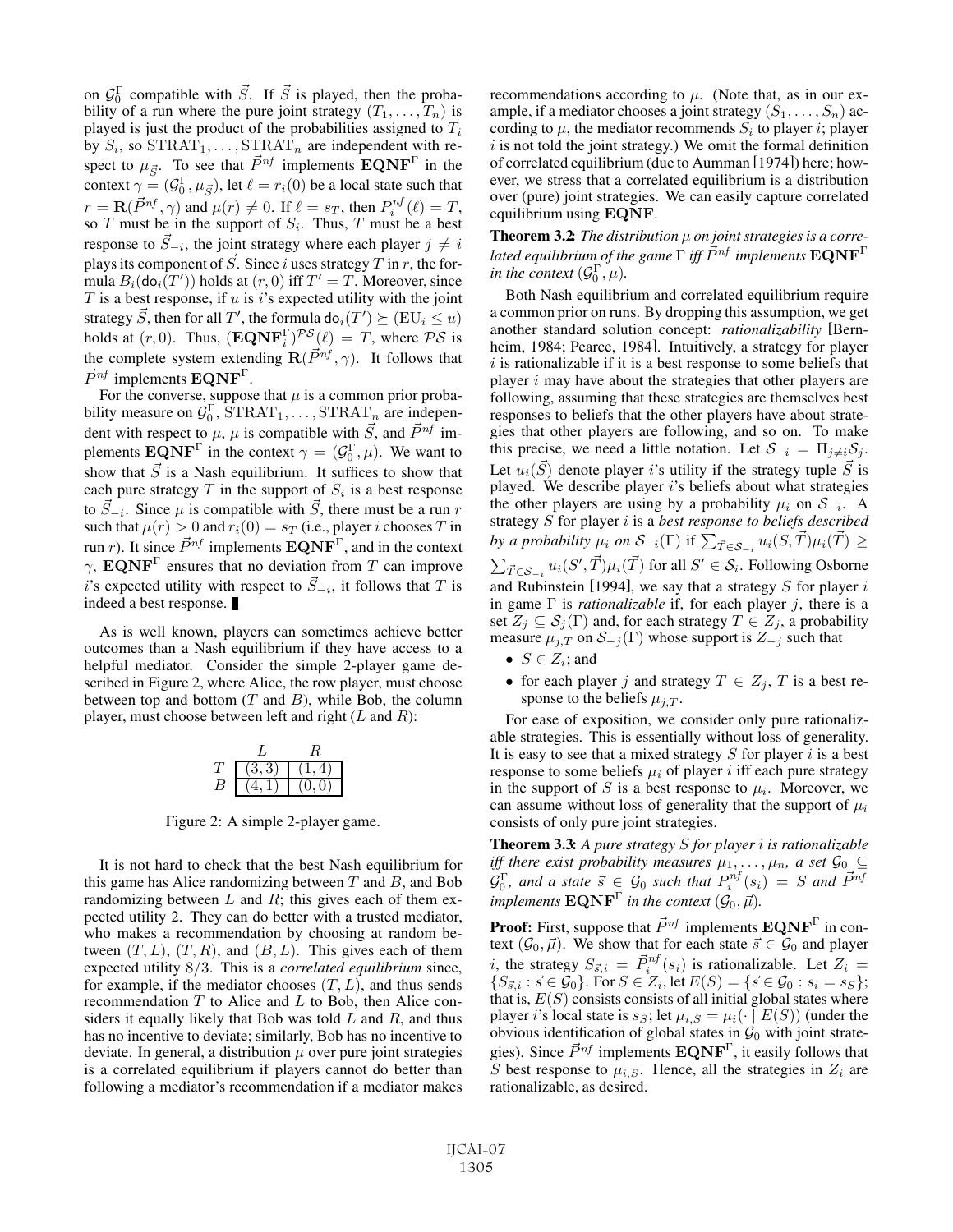For the converse, let  $Z_i$  consist of all the pure rationalizable strategies for player  $i$ . It follows from the definition of rationalizability that, for each strategy  $S \in Z_i$ , there exists a probability measure  $\mu_{i,S}$  on  $Z_{-i}$  such that S is a best response to  $\mu_{i,S}$ . For a set Z of strategies, we denote by  $\tilde{Z}$  the set  $\{s_T : T \in Z\}$ . Set  $\mathcal{G}_0 = \tilde{Z_1} \times \ldots \times \tilde{Z_n}$ , and choose some measure  $\mu_i$  on  $\mathcal{G}_0$  such that  $\mu_i(\cdot \mid E(S)) = \mu_{i,S}$  for all  $S \in$  $Z_i$ . (We can take  $\mu_i = \sum_{S \in Z_i} \alpha_S \mu_{i,S}$ , where  $\alpha_S \in (0,1)$ and  $\sum_{S \in Z_i} \alpha_S = 1$ .) Recall that  $P_i^{nf}(s_S) = S$  for all states  $s_S$ . It immediately follows that, for every rationalizable joint strategy  $\vec{S} = (S_1, \ldots, S_n)$ , both  $\vec{s} = (s_{S_1}, \ldots, s_{S_n}) \in \mathcal{G}_0$ , and  $\vec{S} = \vec{P}^{nf}(\vec{s})$ . Since the states in  $\mathcal{G}_0$  all correspond to rationalizable strategies, and by definition of rationalizability each (individual) strategy  $S_i$  is a best response to  $\mu_{i,S}$ , it is easy to check that  $\vec{P}^{nf}$  implements  $\mathbf{EQNF}^{\Gamma}$  in the context  $(\mathcal{G}_0^{\Gamma}, \vec{\mu})$ , as desired.

We remark that Osborne and Rubinstein's definition of rationalizability allows  $\mu_{i,T}$  to be such that j believes that other players' strategy choices are correlated. In most of the literature, players are assumed to believe that other players' choices are made independently. If we add that requirement, then we must impose the same requirement on the probability measures  $\mu_1, \ldots, \mu_n$  in Theorem 3.3.

Up to now we have considered solution concepts for games in normal form. Perhaps the best-known solution concept for games in extensive form is *sequential equilibrium* [Kreps and Wilson, 1982]. Roughly speaking, a joint strategy  $\vec{S}$  is a sequential equilibrium if  $S_i$  is a best response to  $\vec{S}_{-i}$  at  $all$  information sets, not just the information sets that are reached with positive probability when playing  $\vec{S}$ . To understand how sequential equilibrium differs from Nash equilibrium, consider the game shown in Figure 3.



Figure 3: A game with an unreasonable Nash equilibrium.

One Nash equilibrium of this game has  $A$  playing down $_A$ and B playing  $across_B$ . However, this is not a sequential equilibrium, since playing across is not a best response for  $B$  if  $B$  is called on to play. This is not a problem in a Nash equilibrium because the node where  $B$  plays is not reached in the equilibrium. Sequential equilibrium refines Nash equilibrium (in the sense that every sequential equilibrium is a Nash equilibrium) and does not allow solutions such as (down<sub>A</sub>, across<sub>B</sub>). Intuitively, in a sequential equilibrium, every player must make a best response at every information set (even if it is reached with probability 0). In the game shown in Figure 3, the unique joint strategy in a sequential equilibrium has A choosing across<sub>A</sub> and B choosing down<sub>B</sub>.

The main difficulty in defining sequential equilibrium lies in capturing the intuition of best response in information sets that are reached with probability 0. To deal with this, a sequential equilibrium is defined to be a pair  $(\vec{S}, \beta)$ , consisting of a joint strategy  $\vec{S}$  and a *belief system*  $\beta$ , which associates with every information set I a probability  $\beta(I)$  on the histories in I. There are a number of somewhat subtle consistency conditions on these pairs pairs; we omit them here due to lack of space (see [Kreps and Wilson, 1982; Osborne and Rubinstein, 1994] for details). Our result depends on a recent characterization of sequential equilibrium [Halpern, 2006] that uses nonstandard probabilities, which can assign infinitesimal probabilities to histories. By assuming that every history gets positive (although possibly infinitesimal) probability, we can avoid the problem of dealing with information sets that are reached with probaility 0.

To every nonstandard real number  $r$ , there is a closest standard real number denoted *st*(r), and read "the standard part of r":  $|r - st(r)|$  is an infinitesimal. Given a nonstandard probability measure  $\nu$ , we can define the standard probability measure  $st(\nu)$  by taking  $st(\nu)$   $(w) = st(\nu(w))$ . A nonstandard probability  $\nu$  on  $\mathcal{G}_0$  is *compatible with* joint strategy  $\vec{S}$  if  $st(\nu)$  is the probability on pure strategies induced by  $\vec{S}$ . When dealing with nonstandard probabilities, we generalize the definition of implementation by requiring only that  $\bar{P}$ performs the same actions as  $\vec{P}$ g in runs r of  $\vec{P}$  such that  $st(\nu)(r) > 0$ . Moreover, the expression " $EU_i = x$ " in  $\mathbf{EQEF}^{\Gamma}$  is interpreted as "the standard part of i's expected utility is  $x$ " (since  $x$  ranges over the standard real numbers).

Theorem 3.4: *If* Γ *is a game with perfect recall*<sup>3</sup> *there is a be*lief system  $\beta$  such that  $(\vec{S},\beta)$  is a sequential equilibrium of  $\Gamma$ *iff there is a common prior nonstandard probability measure*  $\tilde{\nu}$  on  $\mathcal{G}_0^{\Gamma}$  that gives positive measure to all states such that  $\text{STRAT}_1, \ldots, \text{STRAT}_n$  *are independent with respect to v*,  $\nu$  is compatible with  $\vec{S}$ , and  $\vec{P}^{ef}$  implements  $\mathbf{EQEF}^{\Gamma}$  in the *standard context*  $(\mathcal{G}_0^{\Gamma}, \nu)$ *.* 

This is very similar in spirit to Theorem 3.1. The key difference is the use of a nonstandard probability measure. Intuitively, this forces  $\vec{S}$  to be a best response even at information sets that are reached with (standard) probability 0.

The effect of interpreting " $EU_i = x$ " as "the standard part of  $i$ 's expected utility is  $x$ " is that we ignore infinitesimal differences. Thus, for example, the strategy  $\vec{P}_{i}^{ef}(\vec{s_0})$  might not be a best response to  $\vec{S}_{-i}$ ; it might just be an  $\epsilon$ -best response for some infinitesimal  $\epsilon$ . As we show in the full paper, it follows from Halpern's [2006] results that we can also obtain a characterization of *(trembling hand) perfect equilibrium* [Selten, 1975], another standard refinement of Nash equilibrium, if we interpret " $EU_i = x$ " as "the expected utility for agent i is  $x^{\prime\prime}$  and allow  $x$  to range over the nonstandard reals instead of just the standard reals.

<sup>&</sup>lt;sup>3</sup>These are games where players remember all actions made and the states they have gone through; we give a formal definition in the full paper. See also [Osborne and Rubinstein, 1994].